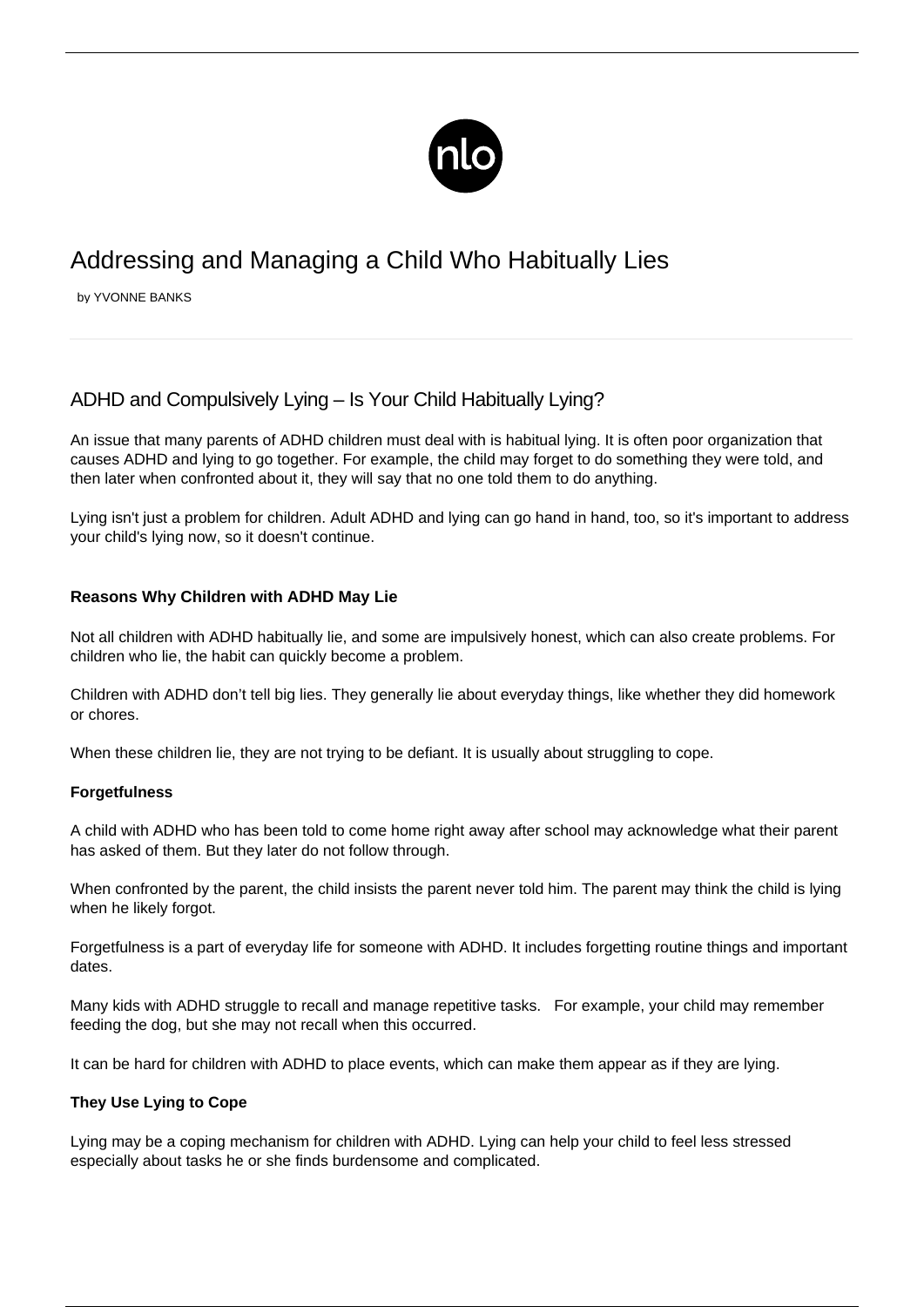For example, you tell your child to clean their room, and an hour later, he tells you his room is clean, but when you check, the room is still a mess.

The task of cleaning up isn't a simple one for a child with ADHD. They have trouble starting tasks and planning what it is they need to do.

A child lies because it takes away the burden of trying to determine how to clean his room and/or ask for help.

#### **Immaturity**

Children and teens with ADHD tend to struggle with social and emotional maturity, especially as compared to their peers without ADHD. They tend to appear insecure, selfish and irresponsible.

And of their immaturity, rather than take responsibility, they lie or blame others.

#### **Inability to Analyze Situations**

Children with ADHD tend to take the easy way out. They don't know how to analyze a situation or think about consequences of their actions.

They lie because they think it can resolve a problem without thinking about the additional issues that may arise.

#### **Fear and Anxiety**

ADHD children don't do well with making mistakes. As a result, they act impulsively to avoid getting in trouble or taking the blame.

#### **Promoting the Truth**

If your child with ADHD continually lies, you may view him or her as dishonest. But it is important to recognize your child is likely responding to the challenges of ADHD, rather than being defiant or trying to test your patience.

It is important to find ways to help your child stop lying. Here are some things you can do to support them towards telling the truth.

#### **The Benefit of the Doubt**

Accept that your child's lies aren't necessarily intentional or an act of defiance. Moreover, if you don't give your child the benefit of the doubt, you are only stressing yourself and your child.

#### **Show Some Empathy**

Let go of any ideas that your child is manipulating you or trying to get away with something.

Your child is not trying to blame someone else or hurt you. He or she is doing the best they can given the circumstances.

Your child needs your empathy and compassion, not your anger.

Next page: Learn more reasons why your child is compulsively lying and how to help your ADHD child become more honest.

ADHD and Compulsively Lying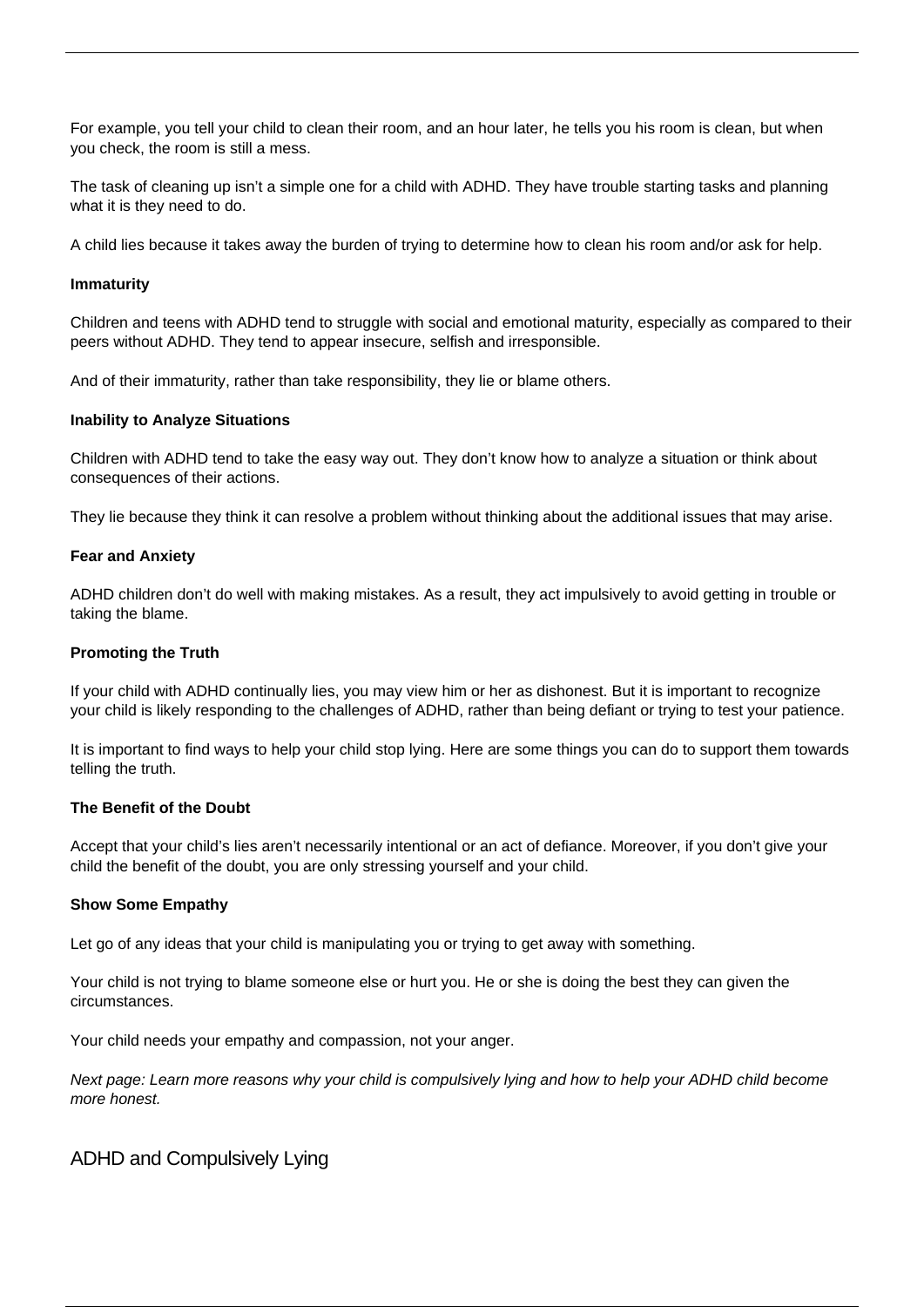# **Be Understanding Without Excusing Lies**

You shouldn't excuse your child's lies, but you should show your child that you understand why they are lying. For example, you may tell your child, "I understand you are struggling so let's figure out how to backtrack and resolve this situation better."

You should also talk to your child about happened, including the reasons for the lying. Then, help him find better ways to handle the situation differently in the future.

# **Don't Give Your Child Opportunities to Lie**

Children with ADHD are not particularly good with details, but if you press, you give your child an opportunity to lie. Even if you know exactly what your child did, don't press him for answers. Instead, move forward with a fair punishment.

It is also important to try to avoid scenarios where lying is a choice. For example, if he is supposed to do homework, rather than ask if he did it, go and check. If the homework isn't done, tell him to complete his school work and put away whatever he was doing instead.

#### **Praise Honesty**

When children receive positive reinforcement, they will be motivated to keep doing good.

Therefore, when you catch your child telling the truth, offer praise for her honesty. You can also reward your child for telling the truth especially in situations where it is tempting to lie.

Just be careful not to reinforce negative behavior. For example, if your child intentionally lies and [ADHD](/adhd-symptoms-in-children/) [symptoms](/adhd-symptoms-in-children/) are not to blame, make sure you address this lying rather than ignoring it.

# **Help Your Child**

If your child struggles with certain tasks, give them a list of steps to help them. For example, if your child struggles to set the table, offering a list will make the job easier and remove the stress that would cause the child to lie.

#### **Remind Your Child to Think Before Speaking**

Impulsiveness makes children with ADHD answer too quickly, often resulting in lying. Give your child verbal instructions to think before she answers.

If you give your child an opportunity to think before speaking, you are more likely to get a more truthful response.

#### **Manage Symptoms to Help Stop Lies**

In a child, compulsive lying often comes from the inability to treat and manage ADHD symptoms. Though you should discipline your child or teen for any lying, you should also help your teen to manage the symptoms that cause him/her to lie.

For example:

**Impulsivity –** Sometimes a child with ADHD will do something on impulse when they should be doing something else. For instance, your teen wants to borrow the car to go to the library to study. However, his attention gets diverted, and he decides to go to the mall. Later, his mom wants to know how his studying went. He lies and says it went well. His mom soon finds out he didn't go to the library like he said he did. While the teen should face consequences for the lying, medication or other treatment adjustments should be considered to help with distraction and impulsivity.